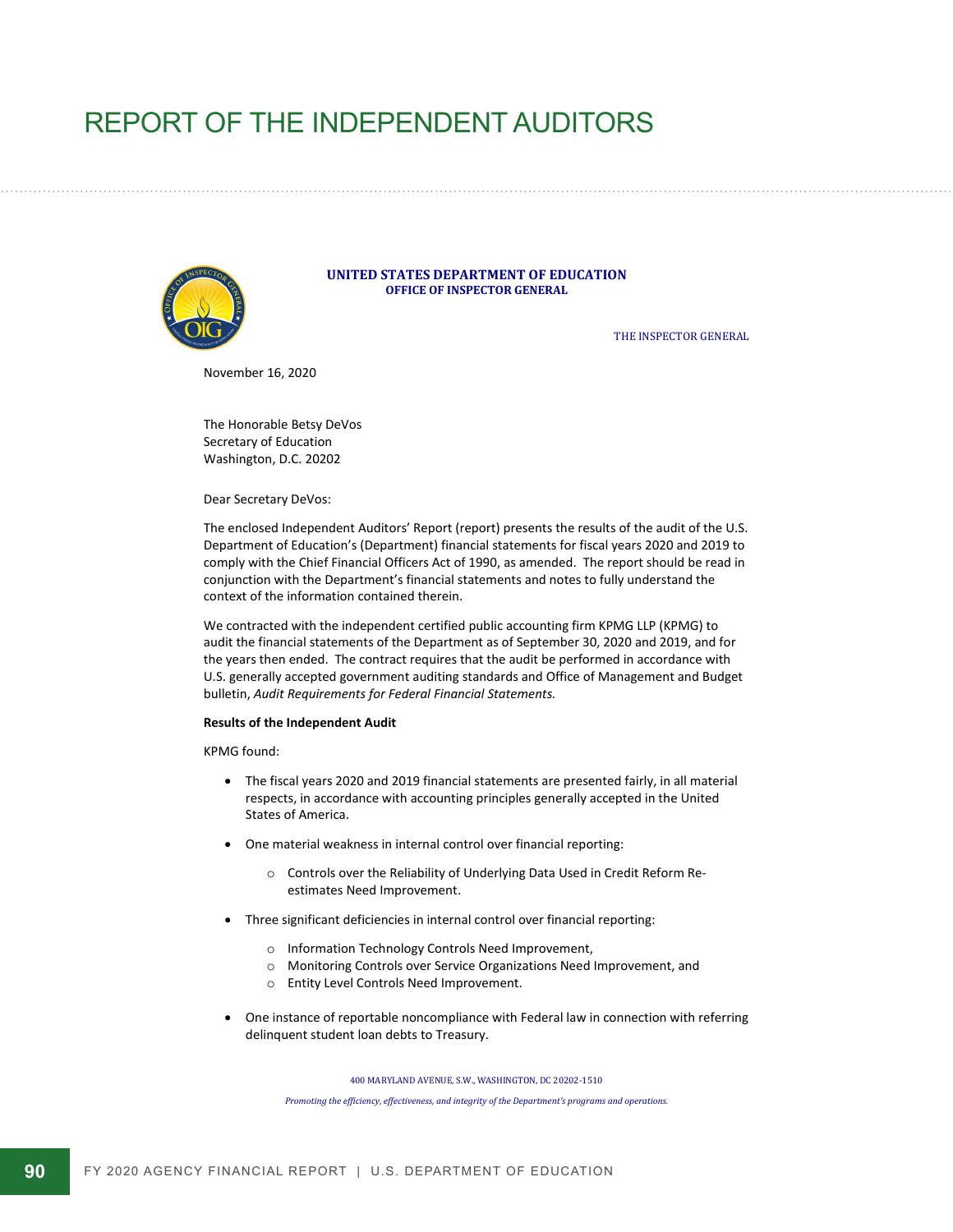Page 2 - The Honorable Betsy DeVos

In connection with the contract, we reviewed KPMG's report and related documentation and inquired of its representatives. Our review, as differentiated from an audit of the financial statements in accordance with U.S. generally accepted government auditing standards, was not intended to enable us to express, and we do not express an opinion on the Department's financial statements, or conclusions on internal control over financial reporting, compliance, and other matters. KPMG is responsible for the report dated November 16, 2020, and the conclusions expressed therein. However, our review disclosed no instances where KPMG did not comply, in all material respects, with U.S. generally accepted government auditing standards.

We appreciate the cooperation given KPMG and my office during the audit. If you have any questions or would like to discuss the report, please contact me at (202) 245-6900.

Sincerely,

andia Sandra D. Bruce

**Acting Inspector General** 

Enclosure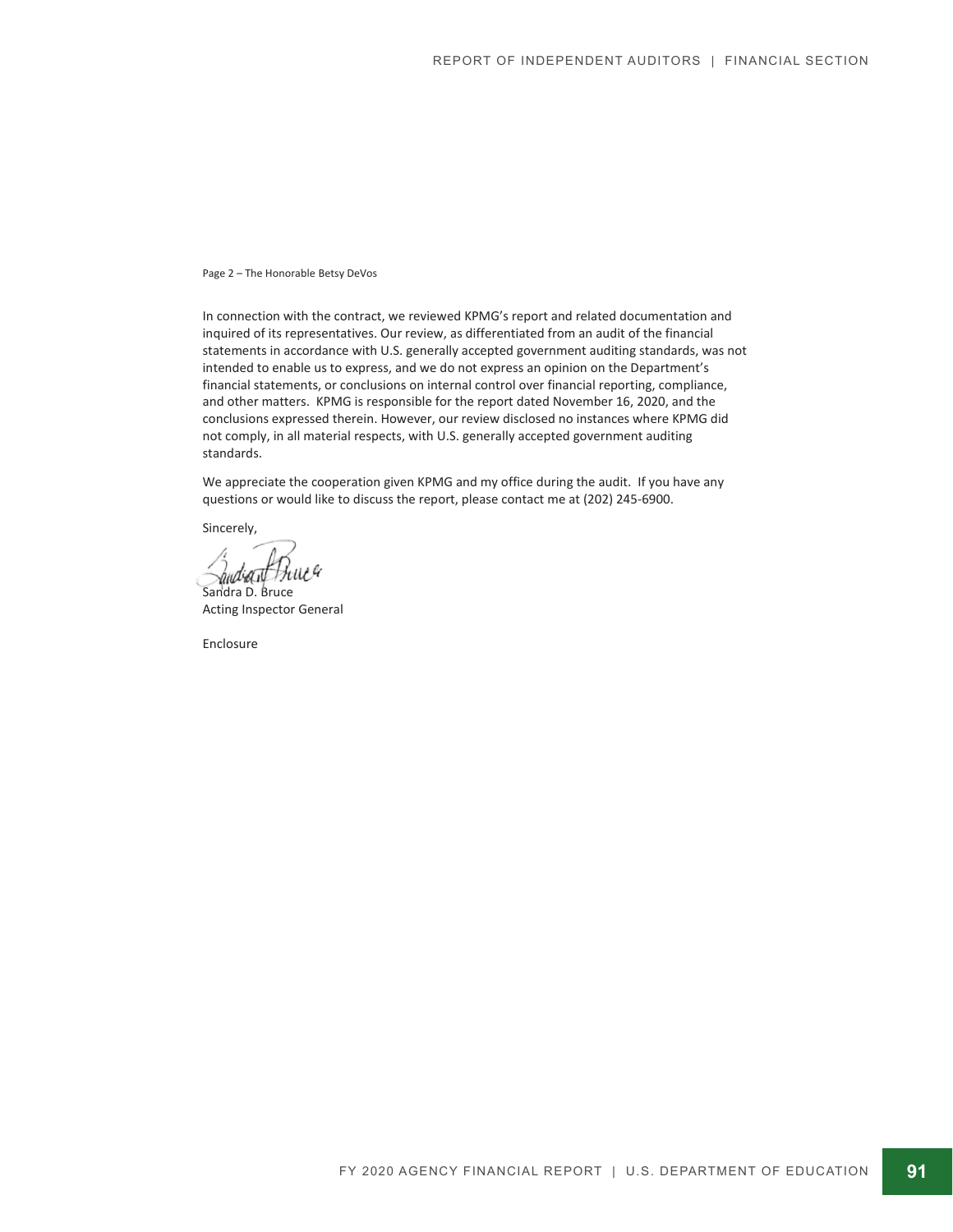

**KPMG LLP** Suite 12000 1801 K Street, NW Washington, DC 20006

#### **Independent Auditors' Report**

**Acting Inspector General** United States Department of Education

Secretary United States Department of Education:

#### **Report on the Financial Statements**

We have audited the accompanying consolidated financial statements of the United States Department of Education (Department), which comprise the consolidated balance sheets as of September 30, 2020 and 2019, and the related consolidated statements of net cost and changes in net position, and combined statements of budgetary resources for the years then ended, and the related notes to the consolidated financial statements.

#### Management's Responsibility for the Financial Statements

Management is responsible for the preparation and fair presentation of these consolidated financial statements in accordance with U.S. generally accepted accounting principles; this includes the design, implementation, and maintenance of internal control relevant to the preparation and fair presentation of consolidated financial statements that are free from material misstatement, whether due to fraud or error.

#### Auditors' Responsibility

Our responsibility is to express an opinion on these consolidated financial statements based on our audits. We conducted our audits in accordance with auditing standards generally accepted in the United States of America, in accordance with the standards applicable to financial audits contained in Government Auditing Standards issued by the Comptroller General of the United States, and in accordance with Office of Management and Budget (OMB) Bulletin No. 19-03, Audit Requirements for Federal Financial Statements. Those standards and OMB Bulletin No. 19-03 require that we plan and perform the audit to obtain reasonable assurance about whether the consolidated financial statements are free from material misstatement.

An audit involves performing procedures to obtain audit evidence about the amounts and disclosures in the consolidated financial statements. The procedures selected depend on the auditors' judgment, including the assessment of the risks of material misstatement of the consolidated financial statements, whether due to fraud or error. In making those risk assessments, the auditor considers internal control relevant to the entity's preparation and fair presentation of the consolidated financial statements in order to design audit procedures that are appropriate in the circumstances, but not for the purpose of expressing an opinion on the effectiveness of the entity's internal control. Accordingly, we express no such opinion. An audit also includes evaluating the appropriateness of accounting policies used and the reasonableness of significant accounting estimates made by management, as well as evaluating the overall presentation of the consolidated financial statements.

We believe that the audit evidence we have obtained is sufficient and appropriate to provide a basis for our audit opinion.

#### Opinion

In our opinion, the consolidated financial statements referred to above present fairly, in all material respects, the financial position of the United States Department of Education as of September 30, 2020 and 2019, and its

> KPMG LLP, a Delaware limited liability partnership and a member firm of the KPMG global organization of independent member firms affiliated with<br>KPMG International Limited, a private English company limited by quarante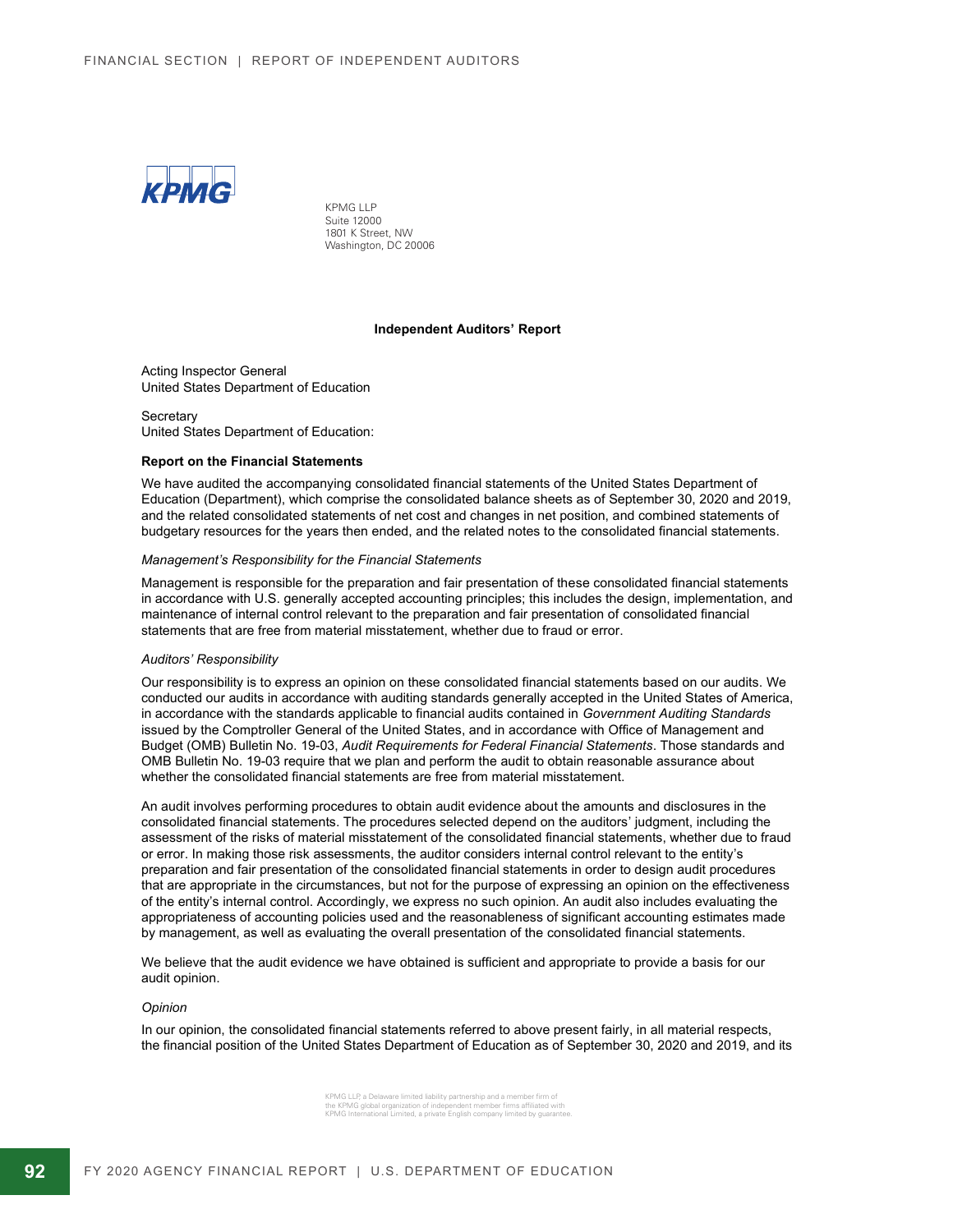# KPMG

net costs, changes in net position, and budgetary resources for the years then ended in accordance with U.S. generally accepted accounting principles.

## **Other Matters**

## Interactive Data

Management has elected to reference to information on websites or other forms of interactive data outside the FY 2020 Agency Financial Report to provide additional information for the users of its financial statements. Such information is not a required part of the basic consolidated financial statements or supplementary information required by the Federal Accounting Standards Advisory Board. The information on these websites or the other interactive data has not been subjected to any of our auditing procedures, and accordingly we do not express an opinion or provide any assurance on it.

## Required Supplementary Information

U.S. generally accepted accounting principles require that the information in the Management's Discussion and Analysis and Required Supplementary Information sections be presented to supplement the basic consolidated financial statements. Such information, although not a part of the basic consolidated financial statements, is required by the Federal Accounting Standards Advisory Board who considers it to be an essential part of financial reporting for placing the basic consolidated financial statements in an appropriate operational, economic, or historical context. We have applied certain limited procedures to the required supplementary information in accordance with auditing standards generally accepted in the United States of America, which consisted of inquiries of management about the methods of preparing the information and comparing the information for consistency with management's responses to our inquiries, the basic consolidated financial statements, and other knowledge we obtained during our audits of the basic consolidated financial statements. We do not express an opinion or provide any assurance on the information because the limited procedures do not provide us with sufficient evidence to express an opinion or provide any assurance.

#### Other Information

Our audits were conducted for the purpose of forming an opinion on the basic consolidated financial statements as a whole. The information on pages i through iii, Message from the Secretary, the information on page vii, Message from the Chief Financial Officer, About the Financial Section, Other Information section, and Appendices is presented for purposes of additional analysis and is not a required part of the basic consolidated financial statements. Such information has not been subjected to the auditing procedures applied in the audits of the basic consolidated financial statements, and accordingly, we do not express an opinion or provide any assurance on it.

#### **Other Reporting Required by Government Auditing Standards**

#### Internal Control over Financial Reporting

In planning and performing our audit of the consolidated financial statements as of and for the year ended September 30, 2020, we considered the Department's internal control over financial reporting (internal control) as a basis for designing procedures that are appropriate in the circumstances for the purpose of expressing our opinion on the consolidated financial statements, but not for the purpose of expressing an opinion on the effectiveness of the Department's internal control. Accordingly, we do not express an opinion on the effectiveness of the Department's internal control. We did not test all internal controls relevant to operating objectives as broadly defined by the Federal Managers' Financial Integrity Act of 1982.

Our consideration of internal control was for the limited purpose described in the preceding paragraph and was not designed to identify all deficiencies in internal control that might be material weaknesses or significant deficiencies and therefore, material weaknesses or significant deficiencies may exist that have not been identified. However, as described in the accompanying exhibits, we did identify certain deficiencies in internal control that we consider to be a material weakness and significant deficiencies.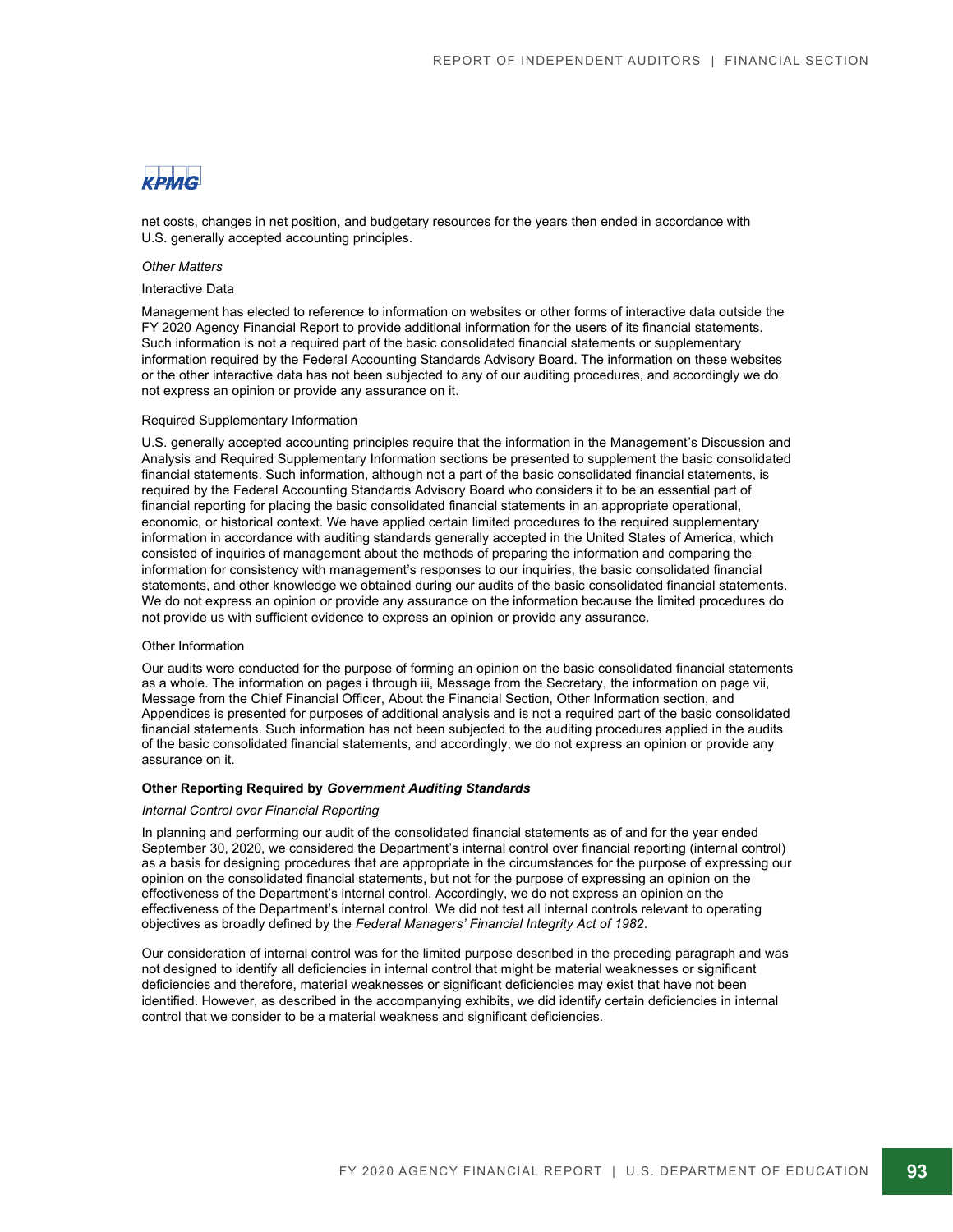

A deficiency in internal control exists when the design or operation of a control does not allow management or employees, in the normal course of performing their assigned functions, to prevent, or detect and correct, misstatements on a timely basis. A material weakness is a deficiency, or a combination of deficiencies, in internal control, such that there is a reasonable possibility that a material misstatement of the entity's financial statements will not be prevented, or detected and corrected, on a timely basis. We consider the deficiency described in the accompanying Exhibit A, Controls over the Reliability of Underlying Data Used in Credit Reform Re-estimates Need Improvement, to be a material weakness.

A significant deficiency is a deficiency, or a combination of deficiencies, in internal control that is less severe than a material weakness, yet important enough to merit attention by those charged with governance. We consider the deficiencies described in the accompanying Exhibit B, Information Technology Controls Need Improvement, Monitoring Controls over Service Organizations Need Improvement, and Entity Level Controls Need Improvement, to be significant deficiencies.

#### **Compliance and Other Matters**

As part of obtaining reasonable assurance about whether the Department's consolidated financial statements as of and for the year ended September 30, 2020 are free from material misstatement, we performed tests of its compliance with certain provisions of laws, requlations, contracts, and grant agreements, noncompliance with which could have a direct and material effect on the financial statements. However, providing an opinion on compliance with those provisions was not an objective of our audit, and accordingly, we do not express such an opinion. The results of our tests disclosed an instance of noncompliance or other matters that is required to be reported under Government Auditing Standards or OMB Bulletin No. 19-03, and which is described in the accompanying Exhibit C, Requirement for Referring Delinquent Student Loan Debts to Treasury.

We also performed tests of its compliance with certain provisions referred to in Section 803(a) of the Federal Financial Management Improvement Act of 1996 (FFMIA). Providing an opinion on compliance with FFMIA was not an objective of our audit, and accordingly, we do not express such an opinion. The results of our tests disclosed no instances in which the Department's financial management systems did not substantially comply with the (1) Federal financial management systems requirements, (2) applicable Federal accounting standards, and (3) the United States Government Standard General Ledger at the transaction level.

#### Department's Responses to Findings

The Department's responses to the findings identified in our audit are described in Exhibit D. The Department's responses were not subjected to the auditing procedures applied in the audit of the consolidated financial statements and, accordingly, we express no opinion on the responses.

## Purpose of the Other Reporting Required by Government Auditing Standards

The purpose of the communication described in the Other Reporting Required by Government Auditing Standards section is solely to describe the scope of our testing of internal control and compliance and the results of that testing, and not to provide an opinion on the effectiveness of the Department's internal control or compliance. Accordingly, this communication is not suitable for any other purpose.



Washington, D.C. November 16, 2020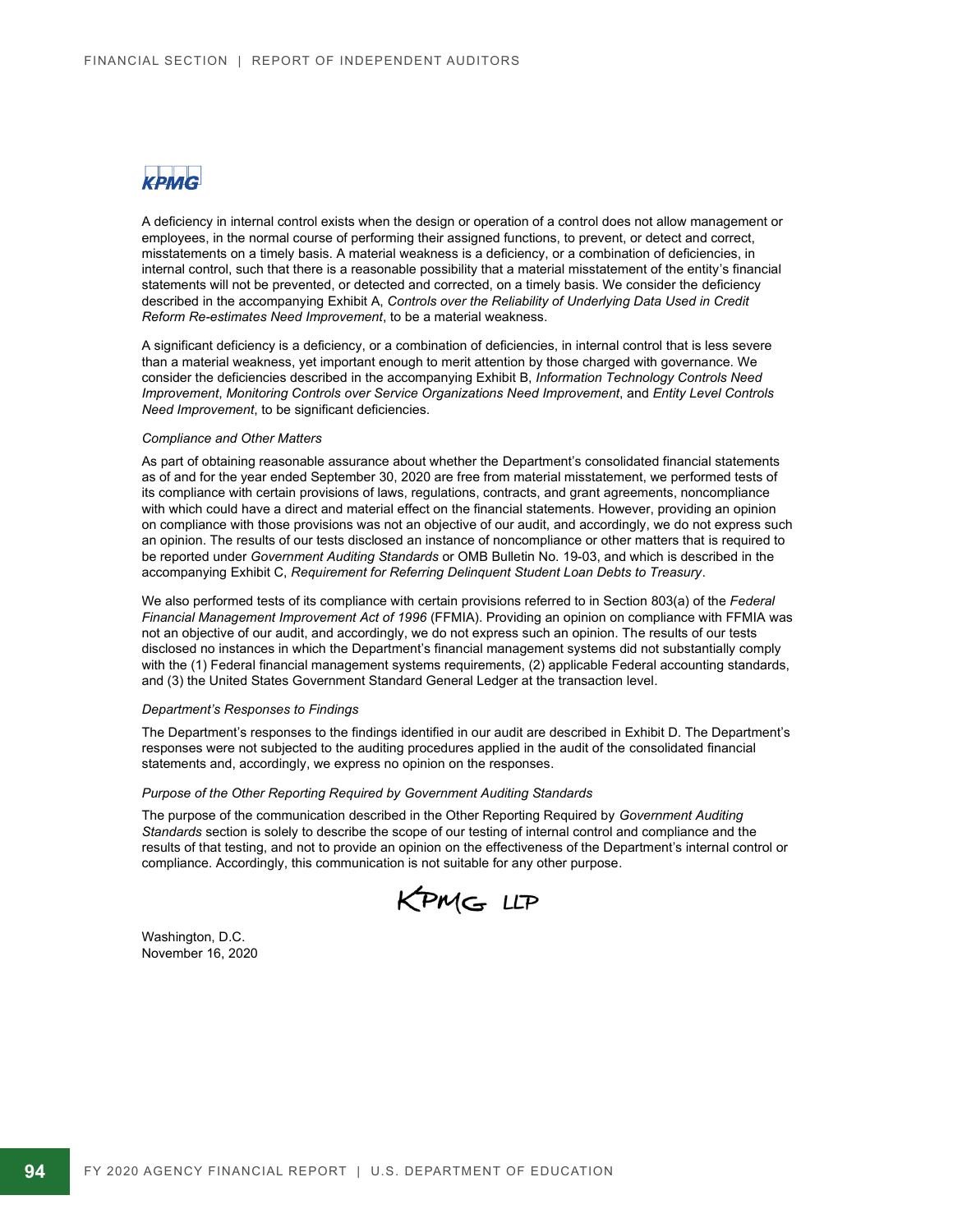## **Exhibit A**

## **Material Weakness**

#### Controls over the Reliability of Underlying Data Used in Credit Reform Re-estimates Need Improvement

Under the Federal Credit Reform Act of 1990 (FCRA), the United States Department of Education (Department) is required to perform periodic interest rate and technical re-estimates of the subsidy costs of its direct loan and guaranty programs. These re-estimates are calculated using an internally developed cash flow model. The cash flow model utilizes assumptions based on internally sourced data elements from Information Technology (IT) systems. The future cash flow outputs generated from the Department's cash flow model, the Student Loan Model (SLM), are then input into the format required by the Office of Management and Budget (OMB) Credit Subsidy Calculator (CSC), a required present value discount tool for agencies with credit reform programs. These procedures are necessary to generate subsidy re-estimates in accordance with the FCRA, as required by U.S. generally accepted accounting principles.

#### **Condition:**

The Department and FSA did not design and implement effective controls to ensure that the data used to develop the re-estimate is reliable, considering the elevated risk because of the control deficiencies related to IT systems discussed in Exhibit B of this report. Specifically, the Department and FSA rely on the IT systems to provide the data elements used in the cash flow model and do not perform sufficient procedures to ensure that such data is complete and accurate.

## Cause/Effect:

The Department's and FSA's risk assessment process did not identify completeness and accuracy of the underlying data resulting from the IT system control deficiencies as a risk that required additional compensating controls.

Inadequate controls over the completeness and accuracy of the underlying data used to develop the reestimate increases the risk that the financial statements could be materially misstated.

#### Criteria:

The following criteria were considered in the evaluation of the material weakness presented in this exhibit:

- The Standards for Internal Control in the Federal Government issued by the Comptroller General of the United States (the Green Book), Principle No. 10, Design Control Activities; Principle No. 11, Design Activities for the Information System; Principle No. 13, Use Quality Information.
- FASAB Technical Release 6, Preparing Estimates for Direct Loan and Loan Guarantee Subsidies under the Federal Credit Reform Act – Amendments to Technical Release No. 3 Preparing and Auditing Direct Loan and Loan Guarantee Subsidies under the Federal Credit Reforms Act, Paragraphs 20 and 40.

## **Recommendations:**

We recommend that the Department and FSA:

- 1. Strengthen the risk assessment process by considering the impact of IT control deficiencies on internal controls over the reliability of information in the Department's IT systems. Such considerations should be documented.
- 2. Design and implement additional controls, over the completeness and accuracy of the underlying data used to develop the re-estimate.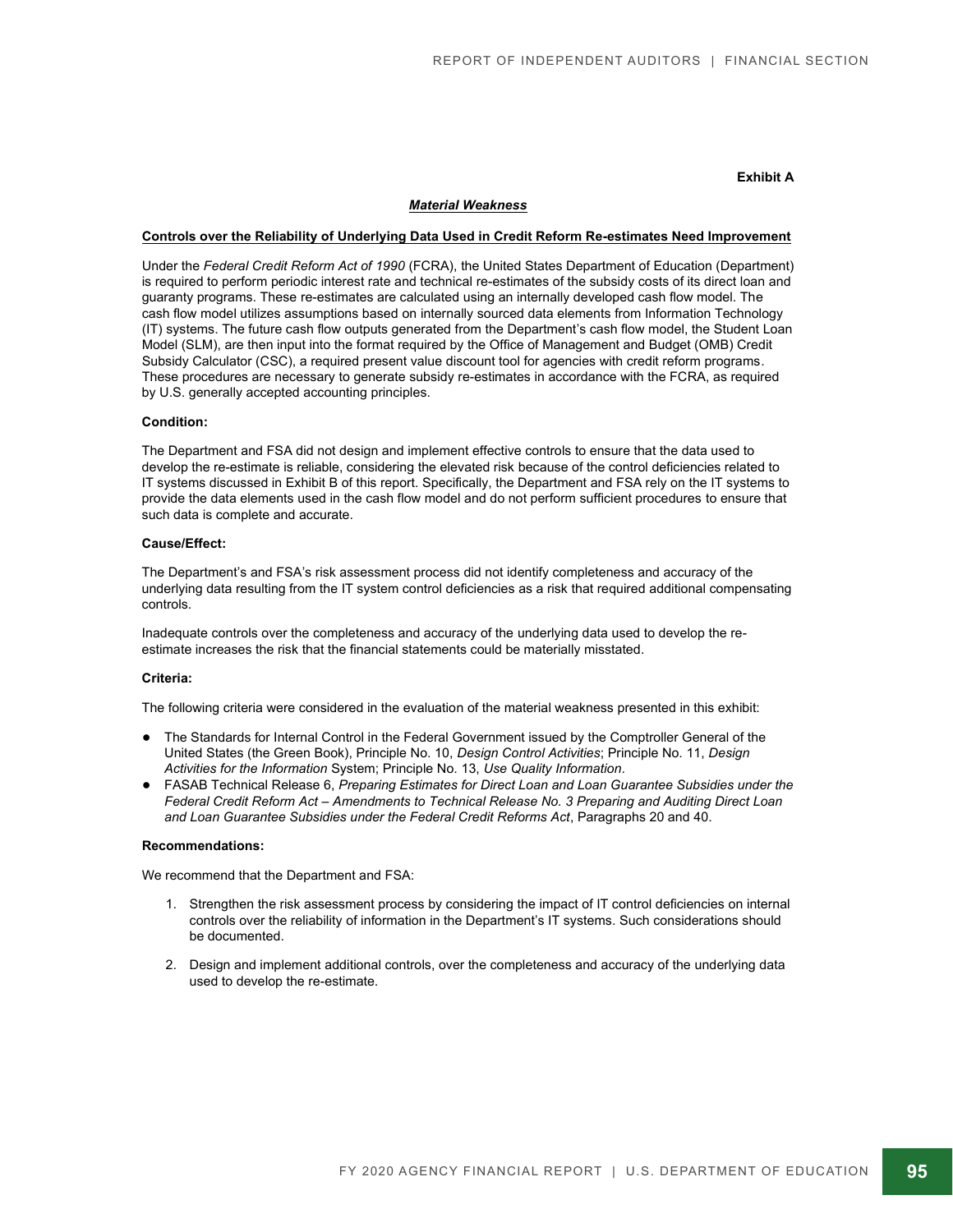#### **Exhibit B**

#### **Significant Deficiencies**

#### A. Information Technology Controls Need Improvement

The following control deficiencies in the areas of IT logical access, security management, segregation of IT duties, and application change management are related to both the Department and FSA systems.

#### **Conditions:**

In FY 2019, we reported a significant deficiency related to Federal Student Aid's (FSA's) IT controls due to persistent unmitigated IT control deficiencies. During FY 2020, the FSA management demonstrated progress implementing corrective actions to remediate some prior-year deficiencies such as system data validation. However, management has not fully remediated prior-year deficiencies related to logical access administration, separated/transferred user access removal, user access reviews and recertification, and configuration management. We noted IT control deficiencies related to security management, segregation of IT duties, and application change control for three of FSA's financial and mixed systems. In addition, we noted deficiencies related to Department-level logical access for its core financial management system. Specifically, we noted the following:

#### Department:

1. Weakness in IT logical access controls. New and separated contractors were not consistently and accurately tracked resulting in the inconsistent reporting of start and termination dates and system access that was not always removed upon separation from the Department.

## FSA:

- 1. Weakness in IT security management controls:
	- a. The System Security Plan for one system was incomplete and did not fully define and document all relevant control enhancements in accordance with National Institute of Standards and Technology (NIST) Special Publication (SP) 800-53, Revision (Rev.) 4, security control requirements.
	- b. Plan of Action and Milestone (POA&M) closure documentation did not always address the root cause of the deficiencies, thereby not preventing future reoccurrences.
- 2. Weaknesses in IT controls related to the segregation of IT duties. For one FSA system, users with developer access had access to the system's production staging environment and update access to the production environment.
- 3. Weakness in IT application change management controls. The application change management process was not consistently followed for one FSA system. We noted the documentation for a selection of changes indicated a) approvals of testing and/or post implementation validation (PIV) approvals could not be evidenced; and b) one instance of a change that was approved to migrate to the production environment prior to approval of the change testing.

## Cause/Effect:

There was a lack of effective monitoring controls by the Department and FSA to ensure:

1. Systems and support processes consistently adhered to documented agency-wide policies and procedures and the NIST security control requirements for the financially and mixed systems hosted and managed by FSA and the Department.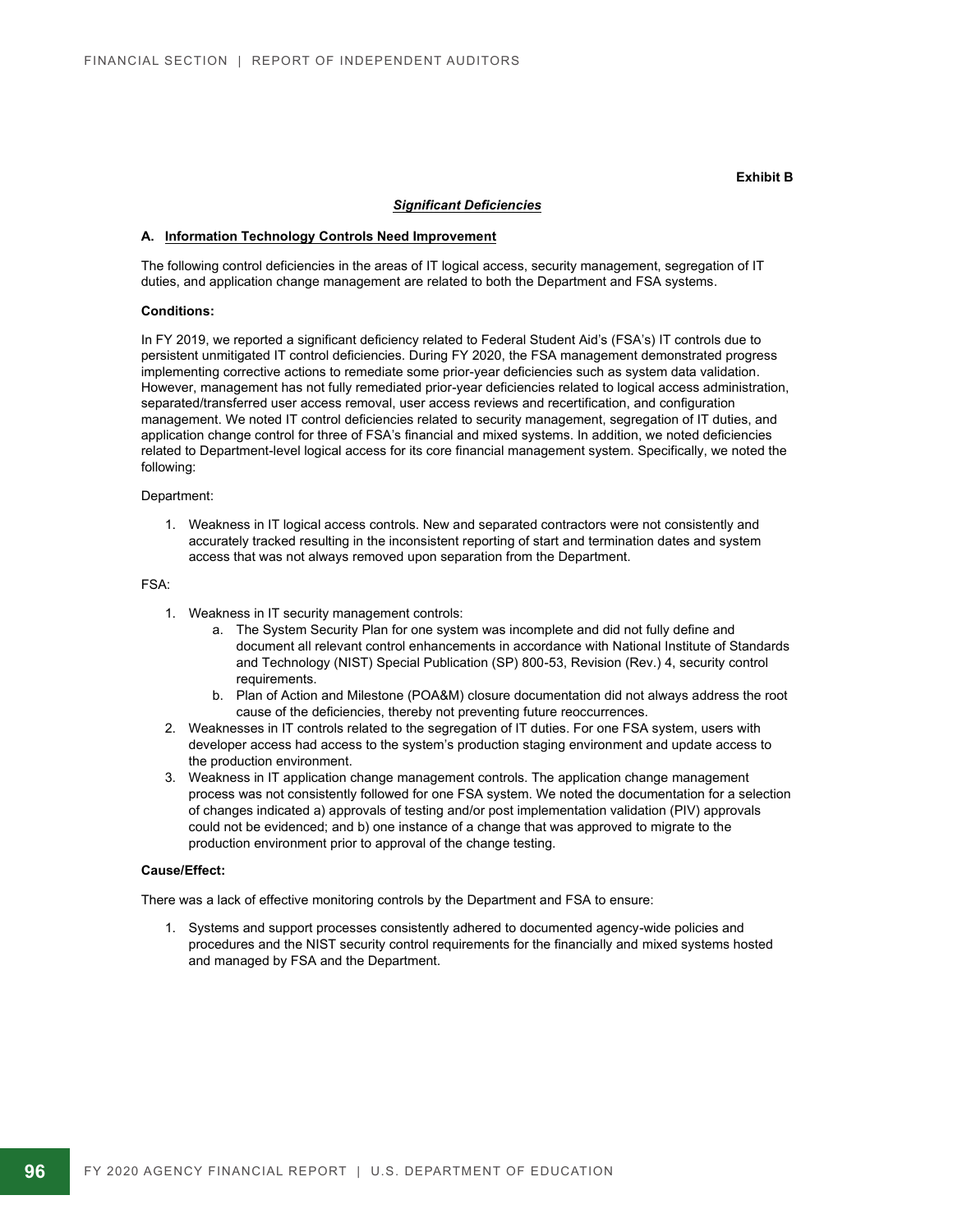Additionally, there was a lack of effective enforcement and monitoring of IT controls by FSA to ensure:

- 1. Corrective actions to remediate prior-year conditions and associated causes are fully implemented, as well as verifying and validating that these corrective actions were effectively addressing the weakness with adequate documented supporting evidence.
- 2. Segregation of duties and least privilege principles are followed and enforced.
- 3. The established change process is followed, and application change tickets accurately document the key control points of the change process, such as approvals to commence with the change, approval of testing results, approval to migrate the change to the production environment, and PIV approvals.

Ineffective IT controls increases the risk of unauthorized use, disclosure, disruption, modification, or destruction of information and information systems that could impact the integrity and reliability of information processed in the associated applications which may lead to misstatements of the financial statements.

## Critoria:

The following criteria were considered in the evaluation of the significant deficiency presented in this exhibit:

- The Departmental Directive OCIO 3-112, Cybersecurity Policy.
- Department Baseline Cybersecurity Standard, OCIO-STND-01, dated April 1, 2020, Section 3.13. Personnel Access.
- The Standards for Internal Control in the Federal Government issued by the Comptroller General of the United States (the Green Book). Section OV3.08 Effect of Deficiencies on the Internal Control System. Principle 3 Establish Structure, Responsibility, and Authority, Documentation of the Internal Control System, Principle No. 3.08 Assignment of Responsibility and Delegation of Authority, Principle No. 8.07 Response to Fraud Risks, Principle No. 10.3 Design of Appropriate Types of Control Activities, Principle No.10.12 Segregation of Duties, Principle No. 11, Design Activities for the Information System, and Principle No. 13, Use Quality Information, Principle No.17, Evaluate Issues and Remediate Deficiencies.
- National Institute of Standards and Technology Special Publication 800-53, Security and Privacy Controls for Federal Information Systems and Organizations, Revision 4, dated April 2013, specifically security control requirements PL-2 System Security Plan, PM-4 Plan of Action and Milestone, AC-2 Account Management, AC-5 Separation of Duties, AC-6 Least Privilege, CM-3 Configuration Change Control, and CM-5 Access Restrictions for Change.

#### **Recommendations:**

We recommend that the Department:

- 1. Evaluate, develop, and implement a formal process to track and report all new and separated contractors.
- 2. Ensure separated contractors are off-boarded and system personnel are notified in a timely manner to disable or remove access to IT resources.
- 3. Provide training and oversight to Education personnel with on/off-boarding responsibilities to help ensure new/separated contractors are properly tracked.

We recommend that FSA:

- 4. Validate that financial and mixed system security plans have identified and documented the required security controls and control enhancements and the control implementation statuses in the plans as required by NIST SP 800-53. Additionally, implement a quality review process of the system security plans prior to signing the plans to ensure compliance with NIST 800-53 requirements.
- 5. Implement a process to evaluate the significance of a deficiency by considering the magnitude of impact, likelihood of occurrence, and nature of the deficiency and tailor the corrective actions to remediate the risk and address the root cause. Further, update guidance to ensure that quality reviews over the POA&M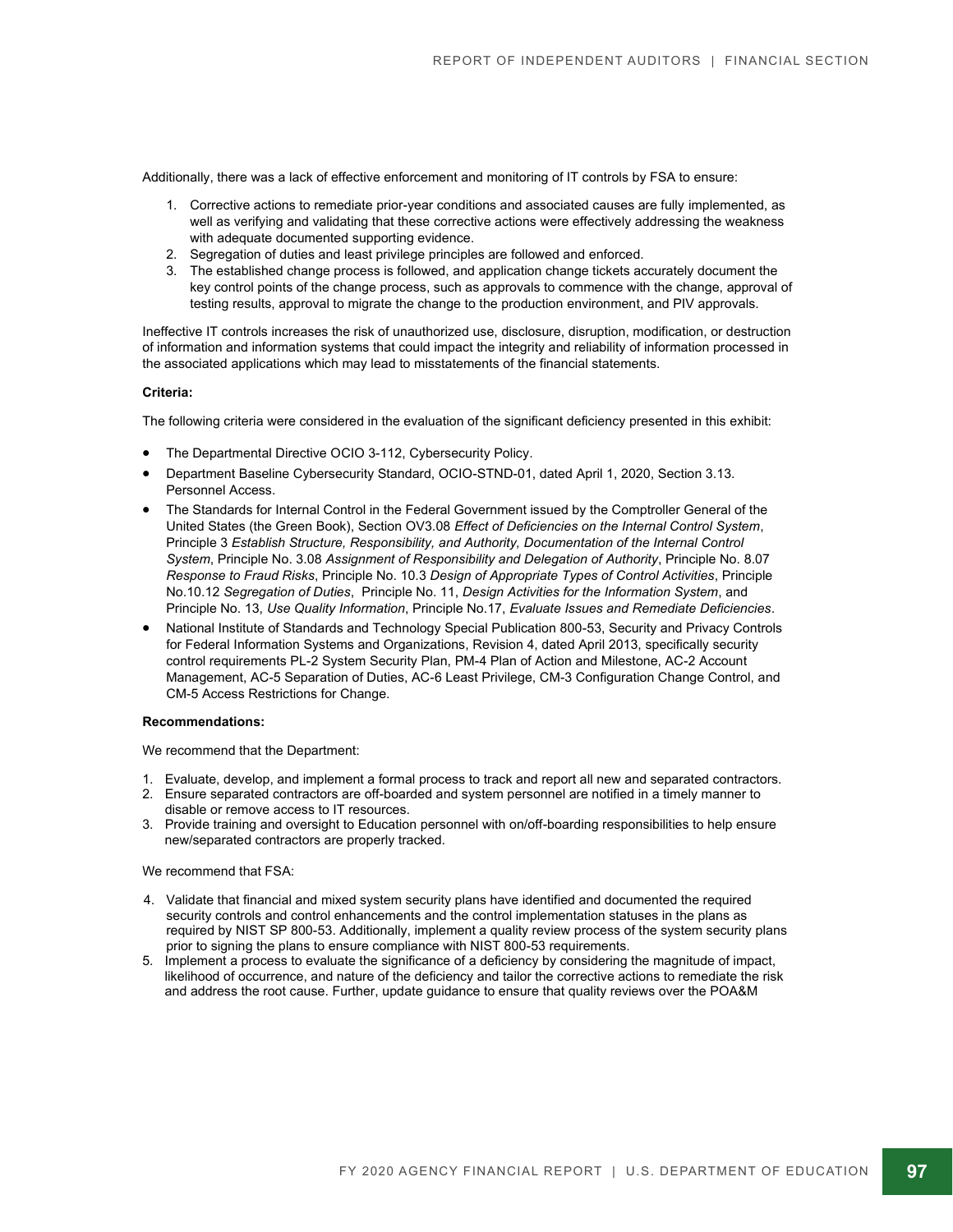closure documentation are conducted to confirm the noted deficiencies are fully addressed to help prevent future reoccurrences.

- 6. Formally develop and implement a quality control review process to ensure that the application change control process is followed completely and accurately to validate that changes were tested and approved prior to migration and post implementation validation was performed, the relevant documentation and approvals are verified prior to closing the change ticket, as required by policy, and supporting documentation is retained.
- 7. Ensure segregation of duties and least privilege principles are adhered to when granting user access to prevent users with the ability to develop and/or change application code from having update access to the environment where the final tested and approved changes are staged prior to migration to the financial and mixed systems' production environment; and prevent users with access to develop code from having update access to the production environment.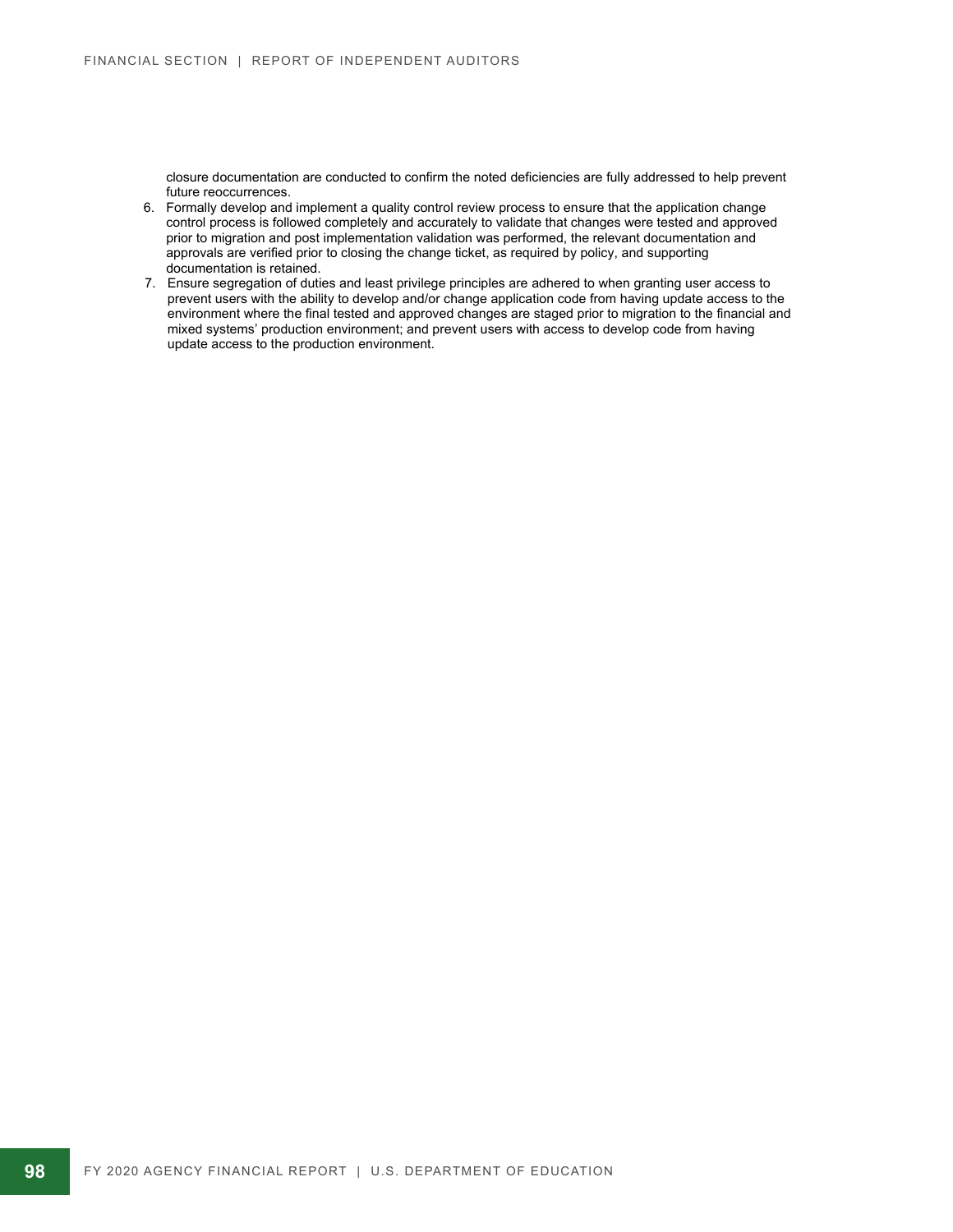## B. Monitoring Controls over Service Organizations Need Improvement

The Department and FSA relies on a certain IT system to store data for student loan programs. The Cost Estimation and Analysis Division (CEAD) within the Department also uses the data in the system for the development and update of the assumptions used in the re-estimation of subsidy allowance, a critical component of management's financial reporting process. The IT system is owned and controlled by FSA, who is responsible for the application-level internal controls, and is hosted by a service organization, who is responsible for internal controls at the data center.

#### **Condition:**

The Department and FSA did not have effective monitoring controls in place to ensure that the scope of the System and Organization Controls (SOC) 1, Type 2 report for the service organization and/or management's internal control processes sufficiently cover the relevant key controls to support the reliability and integrity of the data stored in the IT system. For example, we noted that there were not sufficient relevant controls identified and tested in the areas of mainframe operating system and security software, financial system production data bases, and financial system mainframe interface controls.

## **Cause/Effect:**

FSA did not perform a comprehensive assessment of key relevant controls to appropriately assess the risks in the financial reporting process.

Ineffective monitoring controls over the service organization increases the risk of disruption, modification, or destruction of information that could impact the integrity and reliability of information processed in the associated application which may lead to misstatements of the financial statements.

## Criteria:

The following criteria were considered in the evaluation of the significant deficiency presented in this exhibit:

- The Standards for Internal Control in the Federal Government issued by the Comptroller General of the United States (the Green Book), Section OV4.01 Additional Consideration, Service Organizations, Principle 16.08 - Perform Monitoring Activities.
- National Institute of Standards and Technology Special Publication 800-53, Security and Privacy Controls for Federal Information Systems and Organizations, Revision 4, dated April 2013, specifically security control requirements SA-9 External Information System Services.

#### **Recommendations:**

We recommend that FSA:

- 1 Enhance their risk assessment to identify risks impacting financial reporting processes.
- 2 Identify the controls at the service organization for the systems that are responsive to risks and that are relevant to FSA's financial statements.
- 3 Regularly monitor and meet with the service organization to communicate and ensure that controls that are relevant to FSA for financial reporting are adequately tested for design, implementation, and operating effectiveness.
- 4 Assess the need to implement compensating controls for financial reporting in the event relevant controls at the service organization are not within the scope of the SOC 1 report.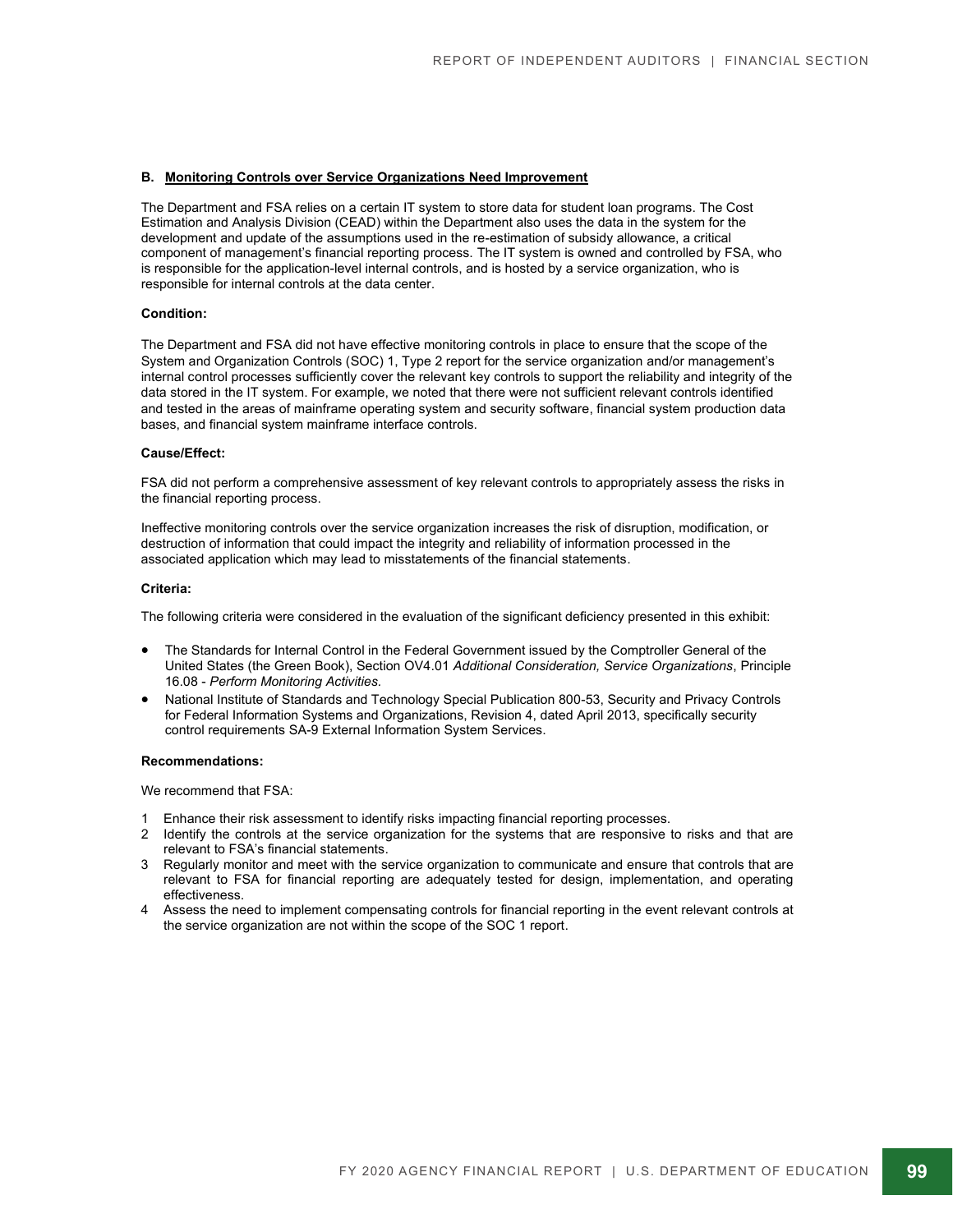## **C. Entity Level Controls Need Improvement**

The Department and FSA are continually seeking ways to improve accountability in achieving the entity's mission. A key factor in improving accountability in achieving an entity's mission is to implement an effective internal control system. The control environment sets the tone of an organization by influencing the control consciousness of its personnel. It is also the foundation for all components of internal control, providing discipline and structure. The Department and FSA need to address weaknesses in its entity-wide control environment as we have observed two entity-wide control environment conditions through our procedures that have a pervasive influence on the effectiveness of controls. These common themes, which contributed to the deficiencies noted above, are related to the entity's risk assessment and monitoring activities.

#### **Conditions:**

- 1. Risk Assessment- The Department and FSA's entity level controls were not designed and implemented appropriately in order to define objectives to enable the identification of risks, define risk tolerances and identified processes and controls responsive to those risks.
- 2. Monitoring Activities- The Department and FSA's entity level controls were not designed and implemented appropriately in order to remediate identified internal control deficiencies in a timely manner.

## **Cause/Effect**

- 1. Risk Assessment considerations address the risks facing the entity as it seeks to achieve its objectives. This assessment provides the basis for developing appropriate risk responses. Specifically, inadequate risk assessment throughout the Department and FSA, prevented the proper identification and analysis of risks facing the Department and FSA, and from designing appropriate risk responses. For example, the Department did not identify the risk objectives that should have been either addressed by the SOC1, Type 2 report or through compensating controls at the Department and FSA, to support the reliability and integrity of the data used in the financial reporting process.
- 2. Monitoring Activities considerations address management's processes to establish and implement operations that assess the quality of performance over time and promptly resolve the findings of audits and other reviews. Specifically, insufficient monitoring has prevented the Department and FSA from ensuring that corrective action plans are implemented, and control deficiencies are remediated timely.

#### Critoria

The following criteria were considered in the evaluation of the significant deficiency presented in this Exhibit:

- GAO Standards for Internal Control in the Federal Government (Green Book) Principle 6, Management should define objectives clearly to enable the identification of risks and define risk tolerances.
- GAO Standards for Internal Control in the Federal Government (Green Book) Principle 17, Management should remediate identified internal control deficiencies on a timely basis

#### **Recommendations**

We recommend that management implement the following to improve the effectiveness of entity-level controls:

1. In the area of risk assessment, improve risk assessment process at the financial statement assertion level and at the process level to ensure the department is appropriately defining objectives to enable the identification of risks and define risk tolerances.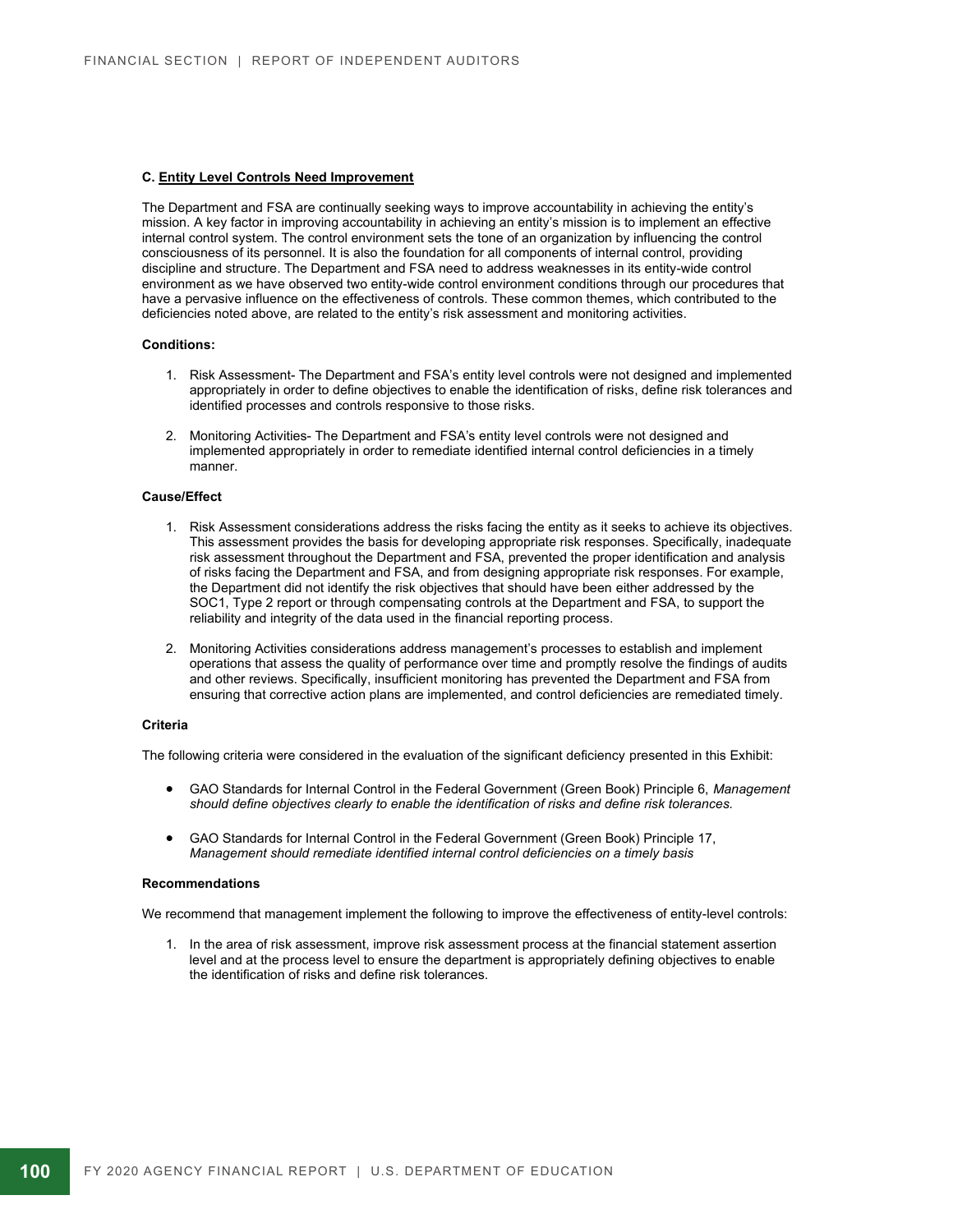2. In the area of monitoring activities, implement key monitoring controls to ensure that corrective action plans are implemented to timely remediate control deficiencies identified. In addition, increase oversight, review, and accountability over the process among various offices and directorates within the Department and FSA.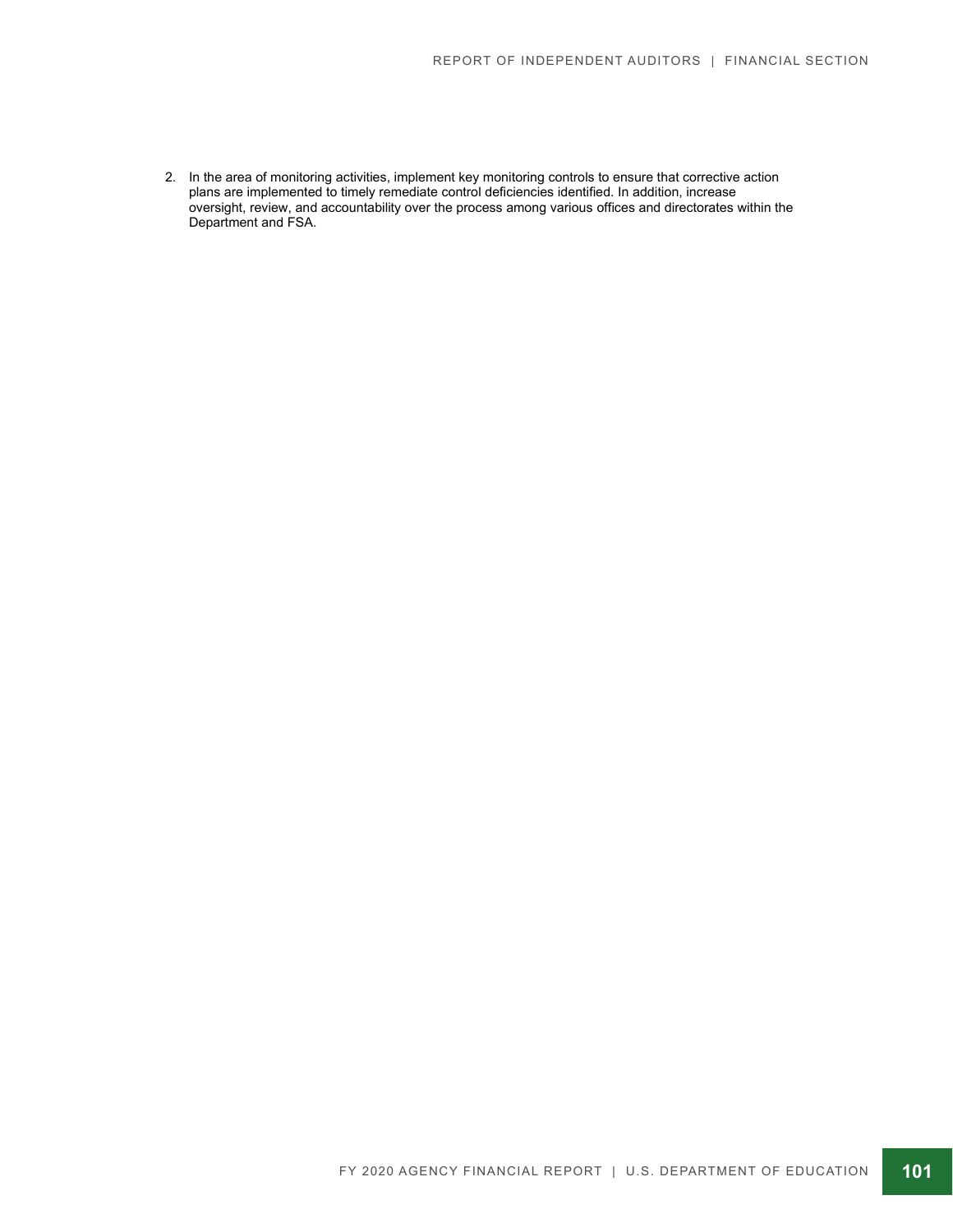## **Exhibit C**

## **Compliance Matter**

#### Requirement for Referring Delinquent Student Loan Debts to Treasury

In 2014, Federal Law (31 U.S. Code Section 3716(c) (6)) was amended (Public Law 113-101 (DATA Act) Section 5) to require agencies to notify the Secretary of the Treasury of valid, delinguent nontax debts that are over 120 days delinguent – 60 days earlier than the previous 180 days requirement – for the purpose of administrative offset (i.e., collection through the reduction of future Federal payments). FSA's current business process, which requires loans to be transferred to the default loan servicer after 360 days of delinguency, is not in alignment with the reporting requirements. Further, due to the number of entities and systems involved in handling student loan debts and the decentralized nature of such processes. FSA is not yet capable of meeting this accelerated timeline. Accordingly, as of September 30, 2020, the Department and FSA are not in compliance with the requirement to refer student debt delinquent for 120 days to the Department of the Treasury.

To meet this requirement, the Department obtained legal clarification in 2015 as to how certain specific requirements of the amended law apply to the Direct Loan Program and other Department programs. The Department is improving delinquent debt reporting procedures, increasing the frequency of some debt referrals, and modifying its defaulted loan management system to accommodate this change. The Department has developed a long-term project plan to incorporate the referral requirements into various servicer contracts and guaranty agency agreements, so it can initiate the required system programming changes.

## **Recommendation:**

We recommend that the Department continue to execute the corrective actions as outlined in FSA's project plan to comply with the timing requirement for the referral of delinquent non-tax debts.